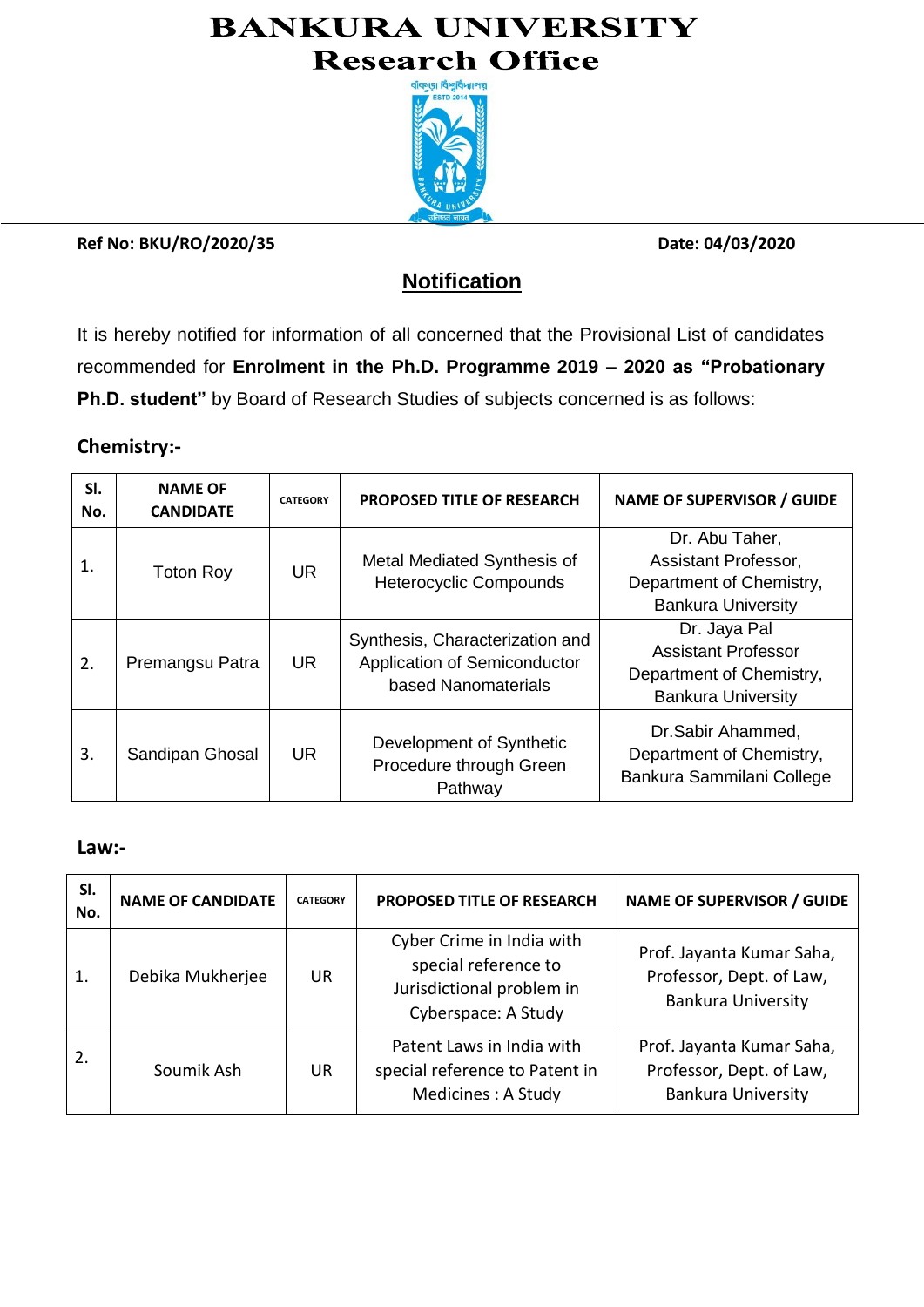## **Mathematics:-**

| SI.<br>No. | <b>NAME OF</b><br><b>CANDIDATE</b> | <b>CATEGORY</b> | PROPOSED TITLE OF RESEARCH                                                                                                                                                     | <b>NAME OF SUPERVISOR / GUIDE</b>                                                                                   |
|------------|------------------------------------|-----------------|--------------------------------------------------------------------------------------------------------------------------------------------------------------------------------|---------------------------------------------------------------------------------------------------------------------|
| 1.         | Mahammad<br>Yasin Khan             | PH              | Study of chaotic dynamics and<br>its stabilization in the eco-<br>epidemiological models with<br>special emphasis on predator<br>switching, additional food and<br>prey-refuge | Dr. Sudip Samanta,<br>Assistant Professor,<br>Department of Mathematics,<br><b>Bankura University</b>               |
| 2.         | Rebati Mohan<br>Roy                | <b>SC</b>       | Certain investigations on<br>generalized topological spaces                                                                                                                    | Dr. Ajoy Mukharjee,<br>Associate Professor,<br>Department of Mathematics,<br><b>Bankura University</b>              |
| 3.         | Sandip Patra                       | <b>SC</b>       | Some problems of thermo<br>elasticity                                                                                                                                          | Dr. Bappa Das,<br>Associate Professor,<br>Department of Mathematics,<br><b>Bankura University</b>                   |
| 4.         | <b>Prabir Sen</b>                  | <b>SC</b>       | Complex dynamics in eco-<br>epidemiological systems-model<br>based studies                                                                                                     | Dr. Sudip Samanta,<br>Assistant Professor,<br>Department of Mathematics,<br><b>Bankura University</b>               |
| 5.         | Joydev Ghosh                       | <b>UR</b>       | Chaos control and chaos<br>synchronization activity of<br>different nonlinear dynamics<br>with various application                                                             | Dr. Mohammad Ali Khan,<br>Department of Mathematics,<br>Ramananda College                                           |
| 6.         | Anupama Bairagi                    | <b>SC</b>       | Study of fluid flow problems<br>using theoretical and<br>computational methods                                                                                                 | Prof. Dr. habil. Subhendu<br>Bikash Hazra,<br>Professor,<br>Department of Mathematics,<br><b>Bankura University</b> |
| 7.         | Arup Roy<br>Choudhury              | <b>UR</b>       | A study on bi-topological<br>spaces                                                                                                                                            | Dr. Ajoy Mukharjee,<br>Associate Professor,<br>Department of Mathematics,<br><b>Bankura University</b>              |

## **History:-**

| SI.<br>No. | <b>NAME OF</b><br><b>CANDIDATE</b> | <b>CATEGORY</b> | <b>PROPOSED TITLE OF RESEARCH</b>                                                                                       | <b>NAME OF SUPERVISOR / GUIDE</b>                                                                      |
|------------|------------------------------------|-----------------|-------------------------------------------------------------------------------------------------------------------------|--------------------------------------------------------------------------------------------------------|
| 1.         | Smarta Roy                         | <b>SC</b>       | <b>Environmental Perspectives of</b><br>Barind in Bengal and Changing<br>Identity of the Tribal<br>Community: 1855-1947 | Dr. Sankar Kumar Biswas<br>Associate Professor,<br>Department of History,<br><b>Bankura University</b> |
| 2.         | Firoj Alam                         | OBC-<br>A       | <b>Political Thought and Activities</b><br>of Humayun Kabir in 20th<br><b>Century Bengal</b>                            | Dr. Sankar Kumar Biswas<br>Associate Professor,<br>Department of History,<br><b>Bankura University</b> |
| 3.         | <b>Sk Wadekar</b><br>Rehman        | OBC-<br>A       | Public Health in Burdwan after<br>Independence (1947-2017)                                                              | Dr. Sankar Kumar Biswas<br>Associate Professor,<br>Department of History,<br><b>Bankura University</b> |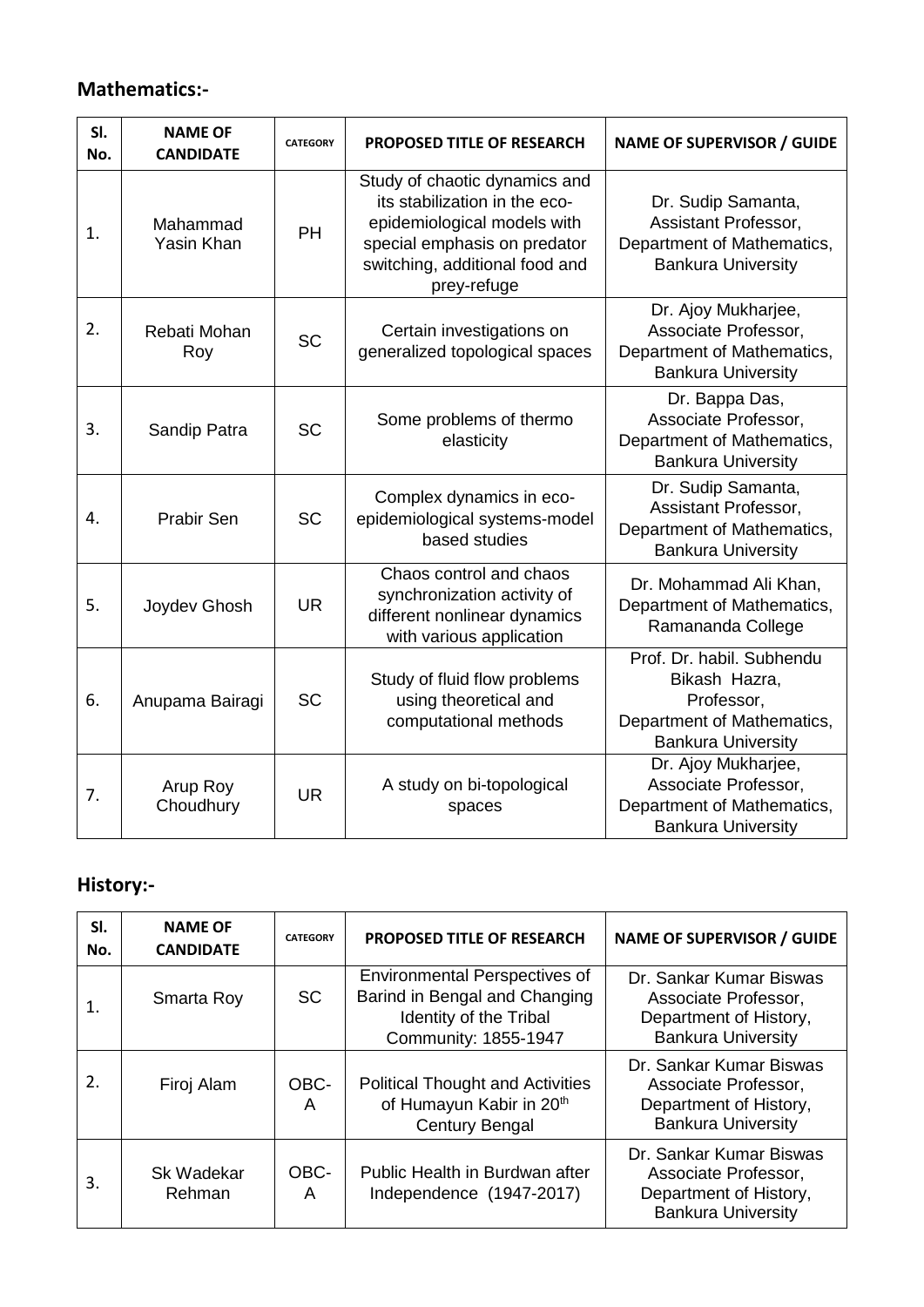| 4. | Sukanta Biswas         | <b>SC</b> | <b>Environmental Consciousness</b><br>and Protest Movements in India<br>$(1970 - 2010)$                            | Dr. Sankar Kumar Biswas<br>Associate Professor,<br>Department of History,<br><b>Bankura University</b> |
|----|------------------------|-----------|--------------------------------------------------------------------------------------------------------------------|--------------------------------------------------------------------------------------------------------|
| 5. | Nabanita Sardar        | <b>SC</b> | Syncretistic Traditions and<br>Practices in Colonial Bengal:<br>Subaltern Identity Formation in<br>the 24 Parganas | Dr. Sankar Kumar Biswas<br>Associate Professor,<br>Department of History,<br><b>Bankura University</b> |
| 6. | Sutapa<br>Bhattacharya | <b>UR</b> | <b>Obscure Religious Mystic Cults</b><br>in Bengal (16 <sup>th</sup> -18 <sup>th</sup> Centuries)                  | Dr. Sankar Kumar Biswas<br>Associate Professor,<br>Department of History,<br><b>Bankura University</b> |

## **Geography:-**

| SI.<br>No. | <b>NAME OF</b><br><b>CANDIDATE</b> | <b>CATEGORY</b> | PROPOSED TITLE OF RESEARCH                                                                                                                   | <b>NAME OF SUPERVISOR / GUIDE</b>                                                                        |
|------------|------------------------------------|-----------------|----------------------------------------------------------------------------------------------------------------------------------------------|----------------------------------------------------------------------------------------------------------|
| 1.         | Partha Karmakar                    | OBC-<br>B       | Identifying the special<br>characteristics of Rural-Urban<br>Fringe and its Growth: A Case<br>study in Bankura city, Bankura,<br>West Bengal | Dr. Kuntal Kanti Chattoraj,<br>Assistant Professor,<br>Department of Geography,<br>PRMS Mahavidyalaya    |
| 2.         | <b>Madhusree Palit</b><br>Dutta    | UR              | <b>Sustainable Resource</b><br>Utilization in Tribal Areas in<br>Ranibandh, Dist-Bankura                                                     | Dr. Subrata Pan,<br>Assistant Professor,<br>Department of Geography,<br><b>Bankura Christian College</b> |

## **Sanskrit:-**

| SI.<br>No. | <b>NAME OF</b><br><b>CANDIDATE</b> | <b>CATEGORY</b> | <b>PROPOSED TITLE OF RESEARCH</b>                                                                                                                       | <b>NAME OF SUPERVISOR / GUIDE</b>                                                                        |
|------------|------------------------------------|-----------------|---------------------------------------------------------------------------------------------------------------------------------------------------------|----------------------------------------------------------------------------------------------------------|
| 1.         | Sujit Das                          | <b>SC</b>       | Alamkārānām vimarsanam<br>(अलंकाराणां विमर्षणम)                                                                                                         | Dr. Sadhan Kumar Patra<br><b>Assistant Professor</b><br>Sonamukhi College                                |
| 2.         | Dipankar Mondal                    | <b>SC</b>       | A literary study on Panditarāja<br>Jagannātha's Laharīkāvyas                                                                                            | Dr.Soumen Goswami<br><b>Assistant Professor</b><br>Bankura Christian College                             |
| 3.         | Pranabesh<br>Bhattacharya          | <b>UR</b>       | Anumitau Tārkikarksā-<br>siddhāntamuktāvalīgranthayoḥ<br>matabhedavimarsanam<br>(अन्मितौ तार्किकरक्षा-<br>सिद्धान्तमुक्तावलीग्रन्थयोः<br>मतभेदविमर्षणम) | Dr. Nimai Choran Mahapatra<br><b>Assistant Professor</b><br>Patrasayer Mahavidyalaya                     |
| 4.         | Himangshu Roy                      | OBC-B           | Rgvedīyāmūrtadevānām<br>Samīksātmakamadhyayanam<br>(ऋग्वेदीयामूर्तदेवानां<br>समीक्षात्मकमध्ययनम)                                                        | Dr. Nimai Choran Mahapatra<br><b>Assistant Professor</b><br>Patrasayer Mahavidyalaya                     |
| 5.         | Jhili Biswas                       | OBC-B           | Rgvedasya Prathamamandalasya<br>Vangīyānuvādānām<br>Samīksātmakamadhyayanam                                                                             | Dr. Sanghamitra Sinha<br><b>Assistant Professor</b><br>Pandit Raghunath Murmu<br>Smriti<br>Mahavidyalaya |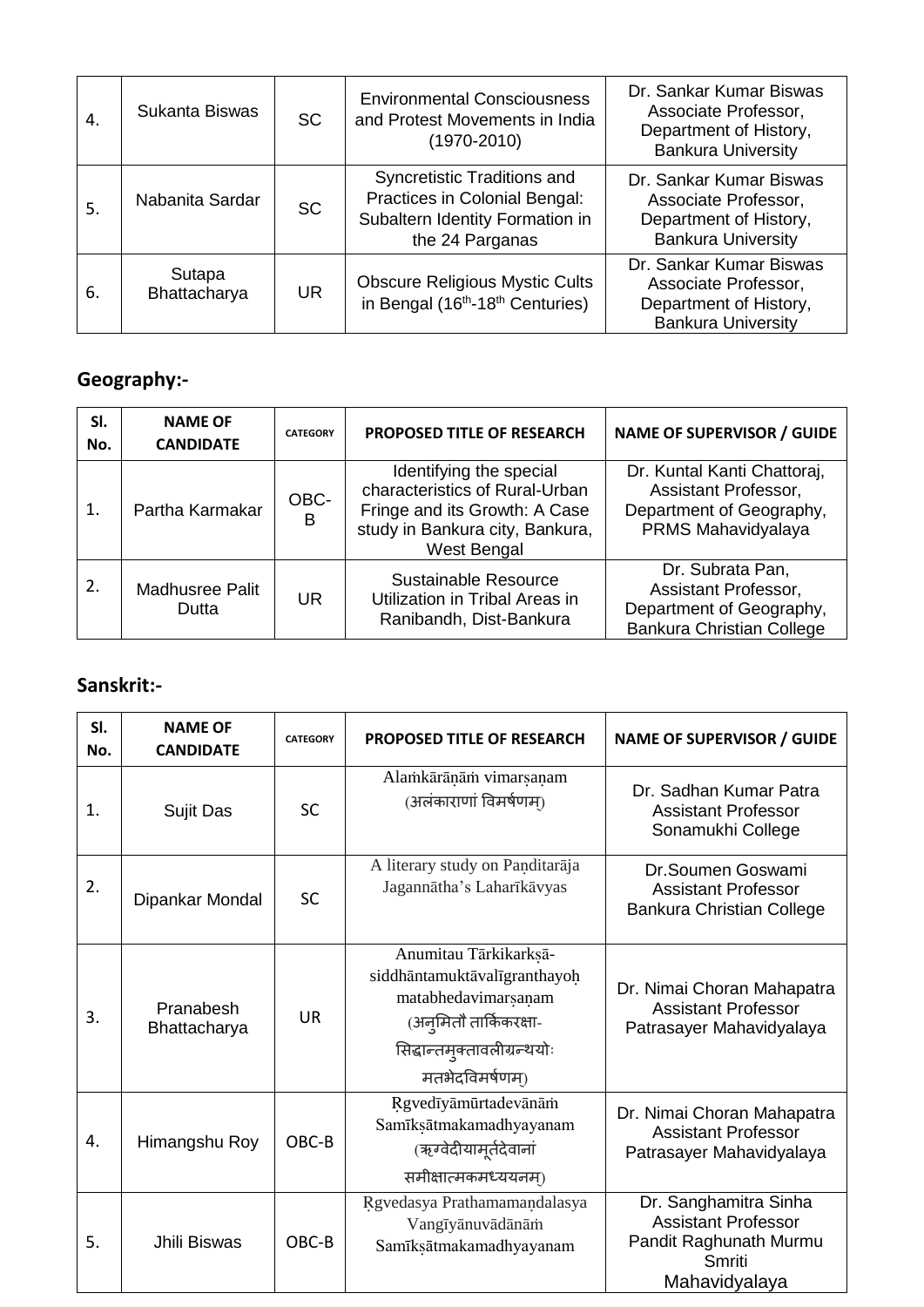|    |                          |           | (ऋग्वेदस्य प्रथममण्डलस्य<br>वङ्गीयान् वादानां<br>समीक्षात्मकमध्ययनम)                                                                                                  |                                                                              |
|----|--------------------------|-----------|-----------------------------------------------------------------------------------------------------------------------------------------------------------------------|------------------------------------------------------------------------------|
| 6. | Deparpita<br>Banerjee    | <b>UR</b> | Pramānamīmāmsāyām<br>Jainatarkabhāsayā saha<br>Nyāyatarkabhāṣāyāḥ<br>Tulanātmakamadhyayanam<br>(प्रमाणमीमांसायां जैनतर्कभाषया सह<br>न्यायतर्कभाषायाः तलनात्मकमध्ययनम) | Dr. Pralay Banerjee<br><b>Assistant Professor</b><br>Panchmura Mahavidyalaya |
| 7. | <b>Rahul Das</b>         | UR.       | Vaiyākaraņa-mīmāmsāka-<br>naiyāyīkānām mate<br>Taddhitārthavimarśah<br>(वैयाकरण-मीमांसक-नैयायिकानां मते<br>तद्धितार्थविमर्शः)                                         | Dr. Manji Bhadra,<br>Assistant Professor,<br><b>Bankura University</b>       |
| 8. | Shubhendu<br>Bhattachrya | UR.       | Nyāya-vaiśesikanaye<br>Karmāśritavicārah<br>(न्यायवैशेषिकनये कर्माश्रितविचारः)                                                                                        | Dr. Pralay Banerjee,<br>Assistant Professor,<br>Panchmura Mahavidyalaya      |

### **Social Work:-**

| SI.<br>No. | <b>NAME OF</b><br><b>CANDIDATE</b> | <b>CATEGORY</b> | <b>PROPOSED TITLE OF RESEARCH</b>                                                                                                                | <b>NAME OF SUPERVISOR / GUIDE</b>                                                                        |
|------------|------------------------------------|-----------------|--------------------------------------------------------------------------------------------------------------------------------------------------|----------------------------------------------------------------------------------------------------------|
| 1.         | Koteswara Rao N                    | <b>UR</b>       | Problems and Prospects of<br><b>Community Policing for</b><br>Sustainable Community<br>Development with Special<br>Reference to Bankura District | Dr. Tanuka Roy Sinha,<br>Assistant Professor,<br>Department of Social Work,<br><b>Bankura University</b> |
| 2.         | Chiranjit Batabyal                 | <b>UR</b>       | A study on Intergenerational<br>Changes and its Impact on<br>Santal Families, in Select<br>Districts of West Bengal                              | Dr. Tanuka Roy Sinha,<br>Assistant Professor,<br>Department of Social Work,<br><b>Bankura University</b> |

## **English:-**

| SI.<br>No. | <b>NAME OF</b><br><b>CANDIDATE</b> | <b>CATEGORY</b> | <b>PROPOSED TITLE OF RESEARCH</b>                                                                          | <b>NAME OF SUPERVISOR / GUIDE</b>                                                            |
|------------|------------------------------------|-----------------|------------------------------------------------------------------------------------------------------------|----------------------------------------------------------------------------------------------|
| 1.         | Puja Khandelwal                    | <b>UR</b>       | Interrogating Disability in<br>Australian Popular Culture: A<br>Study of Select Australian<br><b>Works</b> | Prof Sarbojit Biswas,<br>Dept of English<br><b>Bankura University</b>                        |
| 2.         | Ashwini Kolli                      | <b>UR</b>       | English Language Skill and<br>Global Economy: A Select Study<br>of non-English speaking<br>Economies       | Prof. Deb Narayan<br>Bandyopadhyay,<br>Hon'ble Vice Chancellor,<br><b>Bankura University</b> |